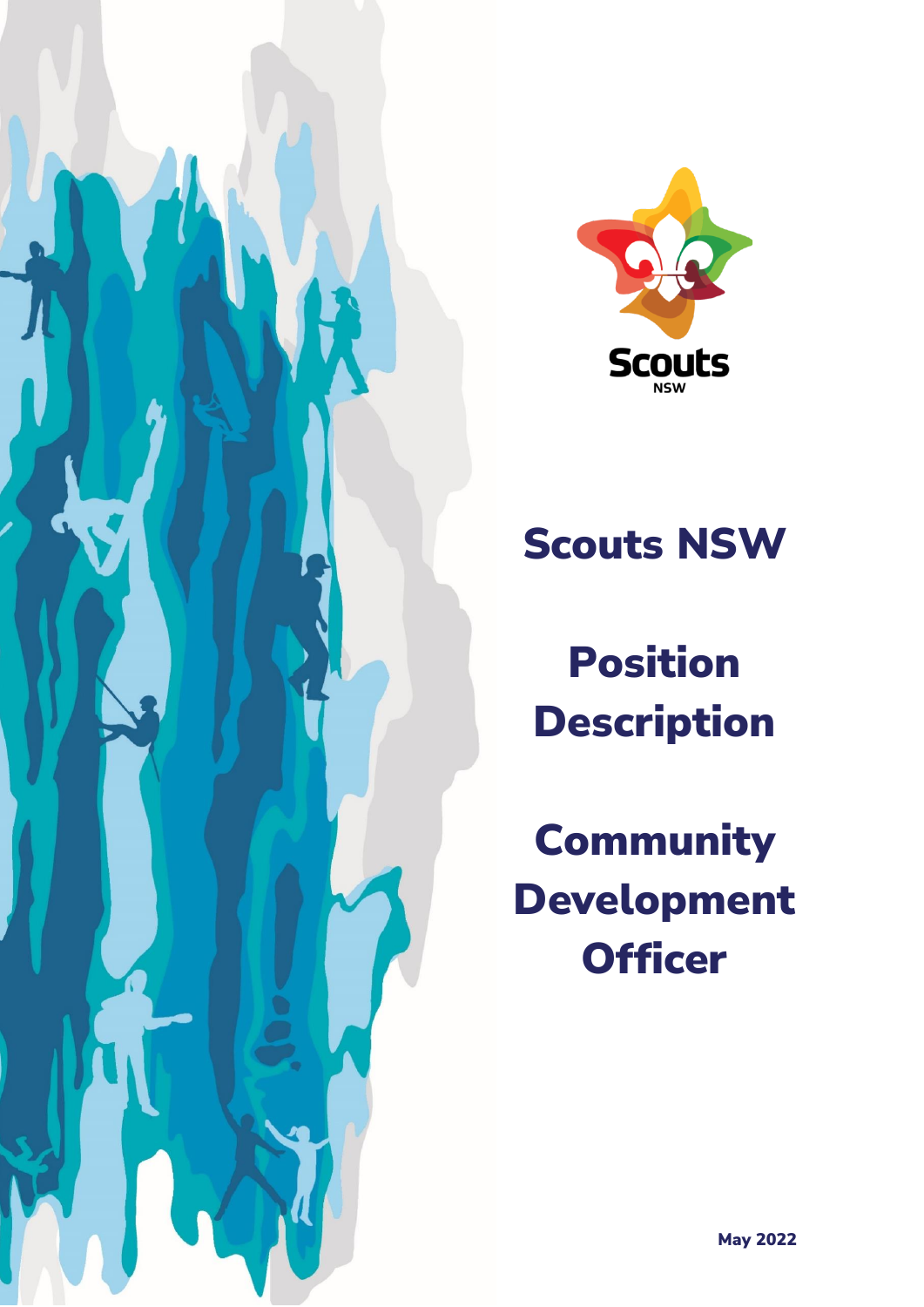## **Purpose of the position**

The Community Development Officer reports to the Community Development and Workforce Manager.

The Community Development Officer will play an important role in helping develop the profile of Scouts in the Community and build and retain Scouts membership.

The position is a key facilitator of the growth and development of Scouting within the Regions. The position will establish and foster effective communication channels between Region and State Office to ensure the success of functions and activities as they relate to membership services, property, people issues, public relations and marketing.

This role is a full time position with some allowance for flexible working hours. To fulfil responsibilities working in the evening and on weekends may be required.

#### Reporting

## **Direct Reporting Line**

The Community Development Officer reports to the Head of Marketing (pending structure review).

Relationships with: Region Team, District Commissioners and Scout Groups, Member Services Team

## Responsibilities and duties

While carrying out the responsibilities of the role, the Community Development Officer will:

- always uphold the purpose, principles and values of Scouts Australia,
- will adhere to the Adult Code of Conduct,
- will abide by the World Organisation of the Scout Movement, National and State policies, and
- will behave in accordance with the Scout Law and Promise.

Importantly, the Community Development Officer will comply with, and ensure the implementation of all applicable legislative and statutory regulations.

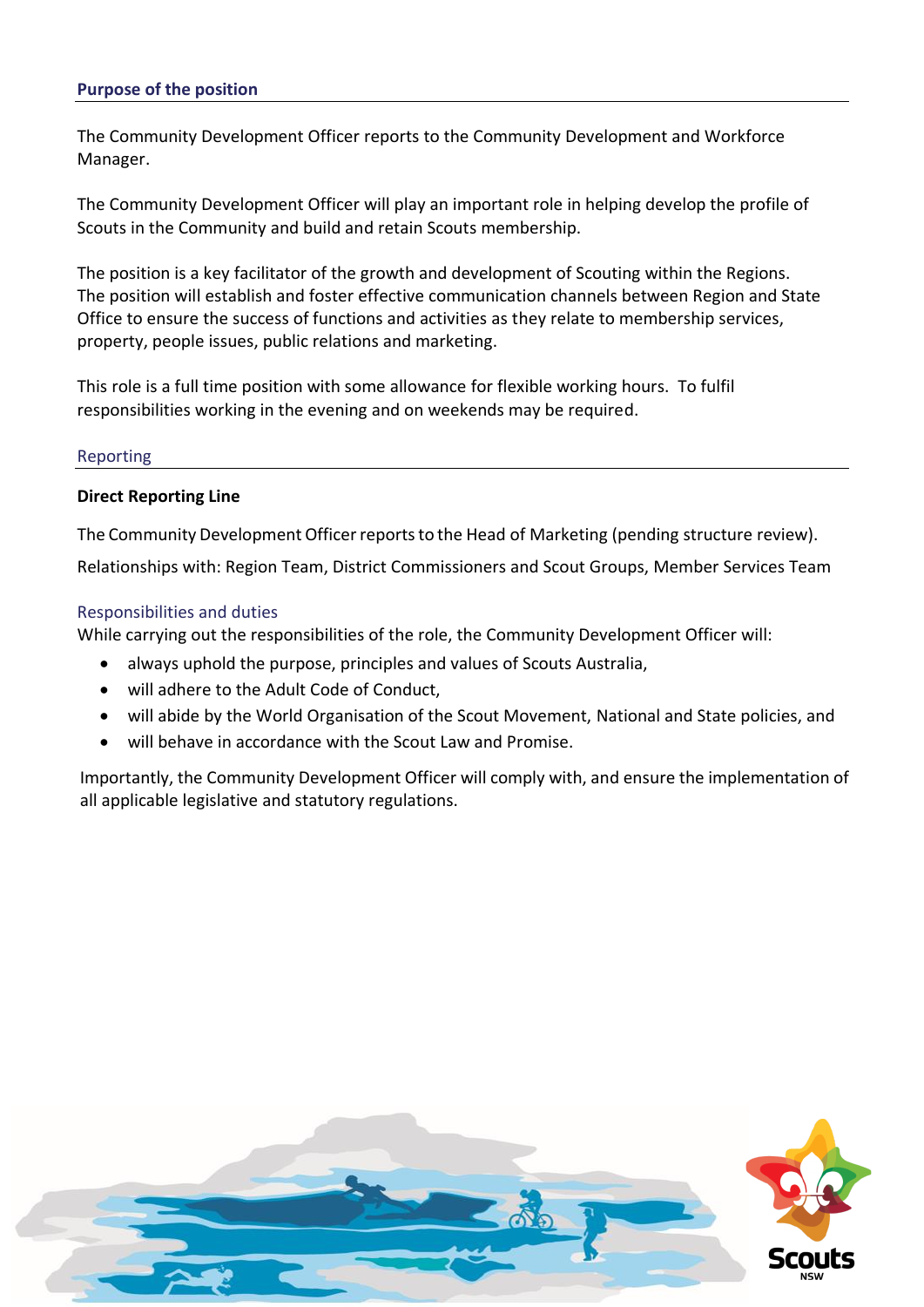## **Key Responsibility Area 1: Membership Growth and Retention**

- Support the growth and development of Scouts in identified target areas by implementing retention and recruitment strategies to maintain and grow members
- Support the development and ensure delivery (in conjunction with local volunteer Leaders) of localised Region programs to improve retention of existing members.
- Support the Region Team, District Commissioners and Scout Groups in implementation of ideas and strategies to increase and retain membership
- In conjunction with the Manager establish relationships with external Stakeholders such as the Department of Education, Universities, Councils and Community Groups and develop programs to connect stakeholders with Scouting
- When required run introductory Scout programs in schools
- Run Leaderbuild training and/or support Group Leaders to run Leaderbuild and design and implement strategies to attract and retain Leaders and grow the number of leaders in Scouts
- Development strong relationships with Schools and implement the Scouts Teacher Ambassador Program into school (\*recommended new program)
- Attend school and community events to promote Scouts
- Provide practical and resource support to groups in promoting Scouts to the public

## **Key Responsibility Area 2: Support and Communication**

- Action general membership enquires and support Group Leaders when new members attend trials at groups
- Develop and maintain strong working relationships with groups and regions and develop a thorough understanding of the nuances of the groups and regions
- Answer general questions and refer questions on policy or contentious matters to appropriate personnel.
- Cooperate with other levels of the Association outside the Region.

## **Key Responsibility Area 3: Administration**

- Operate and maintain the on-line membership system (Scoutlink).
- Answer a wide range of queries, or direct requests to other people as may be required.
- Attend agreed Region Meetings as identified by the Region Commissioner to present strategies for grow and retention of members
- Assist in gathering and analyzing membership data to inform decision making

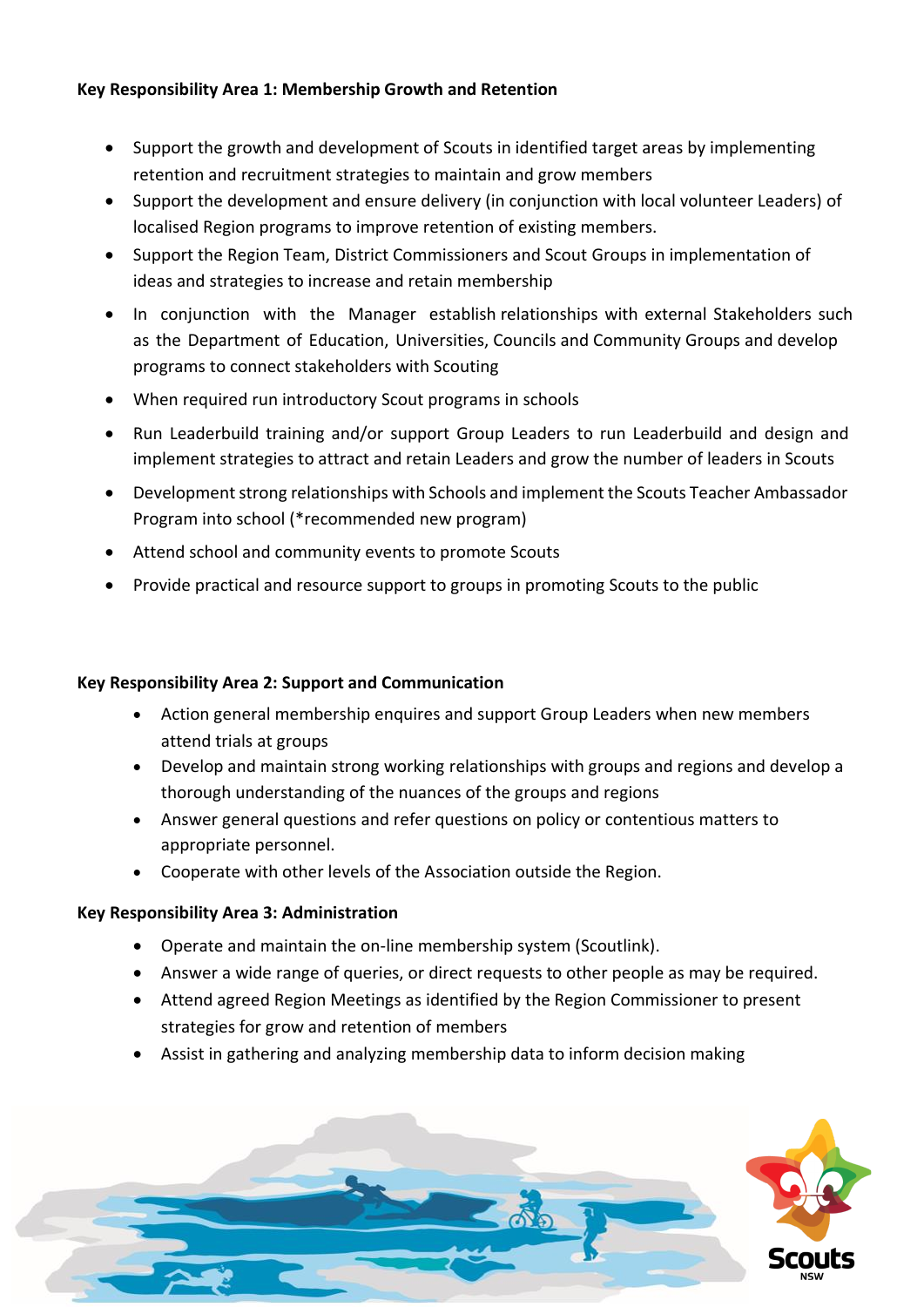## **Essential Requirements**

- Higher school certificate or equivalent
- 3 Years' experience in an office environment.
- Proficiency in the operation of computers with skills in, and working knowledge of, Word, Excel, Access and Outlook and database programs, as well as trouble shooting skills.

## **Essential**

Keen grasp of the concepts of customer service and relationship marketing.

High level interpersonal, oral and written communication skills; ability to liaise effectively with internal and external stakeholders and be an accomplished writer and speaker.

A well-developed ability to plan and prioritise tasks.

Highly organised with the ability to multitask and meet strict deadlines.

Excellent time management and ability to plan ahead.

Thorough, with excellent attention to detail.

Able to work independently, autonomously and with limited supervision.

## Key Performance Indicators

| Membership Growth and Support | Provide practical support within the organisation to assist in<br>growing scouting by maintaining members and getting new<br>members |
|-------------------------------|--------------------------------------------------------------------------------------------------------------------------------------|
| <b>Membership Retention</b>   | Support Scout groups and provide feedback to state office to<br>inform effective and efficient user friendly systems.                |
| Community engagement          | Create a positive profile of Scouting in the Region                                                                                  |
| Administration                | Develop a comprehensive understanding of Scouting                                                                                    |
|                               | through hands-on experiences and multi-skilling activities<br>to develop broad-based and detailed knowledge, to enable               |
|                               | the provision of excellent customer service across a very                                                                            |
|                               | wide spectrum of Scouting matters.                                                                                                   |

## **Clearances**